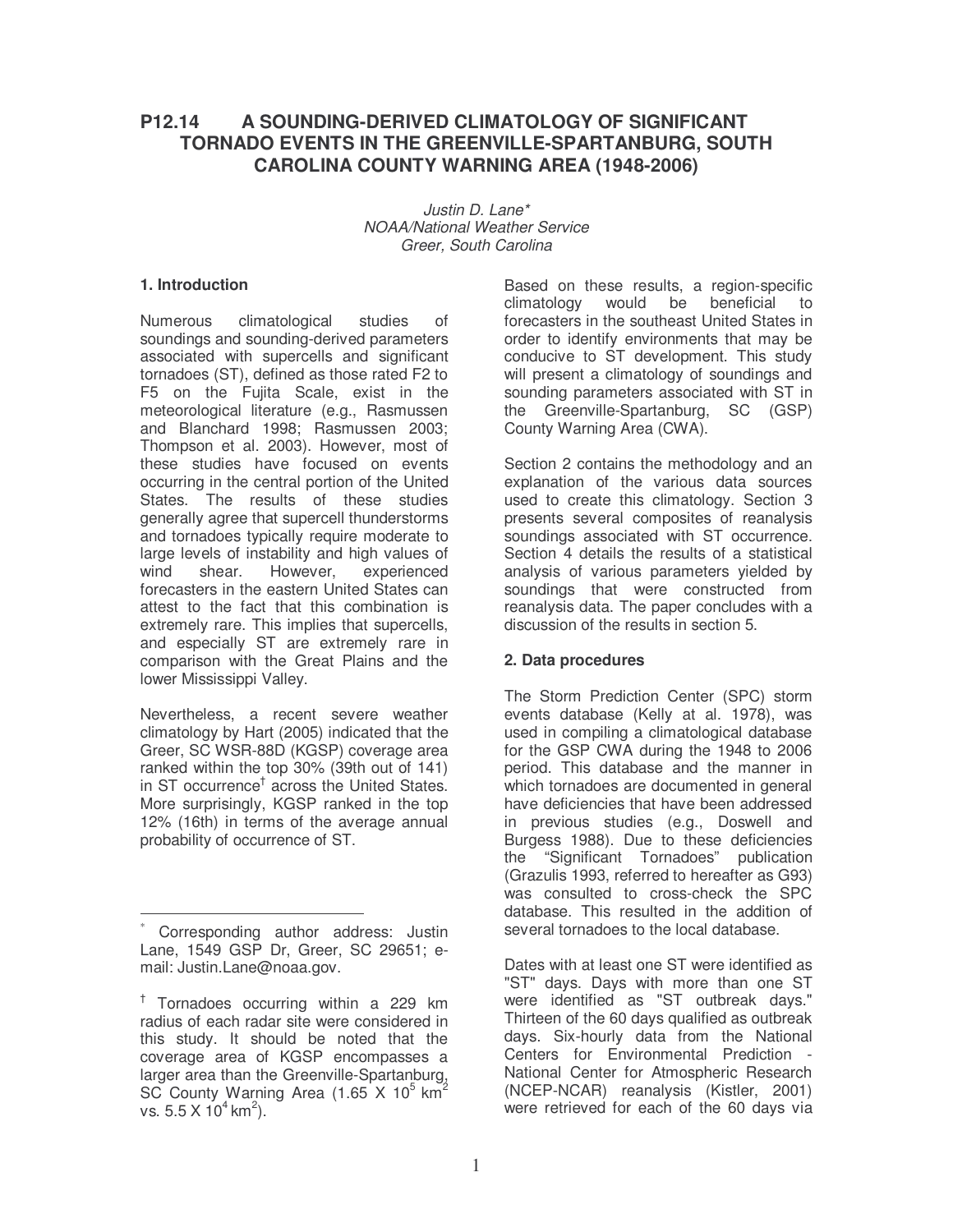the Earth System Research Laboratory's (ESRL) on-line database. For each ST day, reanalysis data were examined at the two grid points nearest the GSP CWA (35° N,  $82.5^{\circ}$  W; 35.0° N, 80.0° W). Values of air temperature, relative humidity, u and v component of the wind, and geopotential height at the surface, 925 hPa, 850 hPa, 700 hPa, 600 hPa, 500 hPa, 400 hPa, and 300 hPa, 250 hPa, 200 hPa, and 150 hPa levels were documented for each day at the latest time prior to tornado occurrence. From these parameters, the dewpoint temperature, the 700 hPa to 500 hPa lapse rate, and the magnitude and direction of the wind vector were calculated. The bulk wind shear in the surface to 500 hPa layer was also calculated to serve as a proxy to 0-6 km bulk shear.

From the raw reanalysis data, two soundings were constructed for each of the 60 days using Environmental Research Service's Rawinsonde Observation (RAOB) software. The sounding that was deemed most representative of the tornadic environment was selected for further analysis. In the majority of cases, this was the sounding nearest the location of the tornado event(s). From these soundings, values of surface-based Convective Available Potential Energy (CAPE) were documented through the entire depth of the sounding and in the 0-3 km layer. In addition, Storm Relative Helicity (SRH) in the 0-3 km and 0-1 km layers was documented. Finally, the values of Bulk Richardson Number (BRN) and the Energy Helicity Index (EHI) were recorded. From this collection of data, the median and average values were calculated for each of the above fields, as well as for values of 700 hPa to 500 hPa lapse rate and surface to 500 hPa bulk shear. This statistical data is presented in box-and-whisker plots in Section 4.

From the reanalysis date, the location of major weather features was documented in order to subjectively group ST occurrences into various synoptic categories. Based on this analysis, four categories of "ST days" were identified by the position of the synoptic-scale surface low pressure center near the time of ST occurrence (Fig. 1). The four ST categories identified were: 1) Great

Lakes (GRL), 2) Ohio/Tennessee Valley (OTV), 3) Eastern Great Plains (EPL), and 4) Southeast Tropical Cyclone (TCY). Twenty-one days were categorized as GRL events. Sixteen days were used to develop the OTV composite. Seven days were identified as EPL events. Six days were used in developing the TCY composites. On 10 of the ST days, there were no significant areas of low pressure, or the position of the low did not fit any of the four categories.

Once the sounding data were documented, composite soundings were constructed using the RAOB software for each of the four ST synoptic categories. Composite soundings were also developed for ST outbreak days and for all 60 ST days.

## **3. Composite soundings**

A composite sounding was developed for each ST category by averaging the soundings described in section 2. Only mandatory levels were used in development of these soundings. The absence of intermediate data may diminish the accuracy of the sounding parameters. However, high resolution reanalysis data were not available for all 60 days. Not surprisingly, the parameter values yielded by the composite soundings are in some instances significantly different than the averages from the individual soundings. Table 1 details the mean and median values produced by the individual soundings vs. the values yielded by the composite soundings.

Figure 2 is the composite sounding for the GRL category. A veering wind profile is indicated with approximately 23.2 m  $s^{-1}$  of deep layer (0-6 km) shear. This is slightly less than the mean deep layer shear magnitude (24.5 m s<sup>-1</sup>) found by Thompson et al. (2003; hereafter referred to as T03) to be associated with significant supercell tornadoes. Storm relative helicity (SRH) in the 0-1 km (0-3 km) layer is 118 m<sup>2</sup> s<sup>2</sup> (205  $\mathrm{m}^2$  s<sup>-2</sup>). This is weaker than the mean value of 0-1 km and 0-3 km SRH associated with STs (165 m<sup>2</sup> s<sup>-2</sup> and 223 m<sup>2</sup> s<sup>-2</sup>, respectively) in T03. Instability parameters indicate surface-based Convective Available Potential Energy (sbCAPE) of 827 J  $kg^{-1}$ . This is much less than the mean value of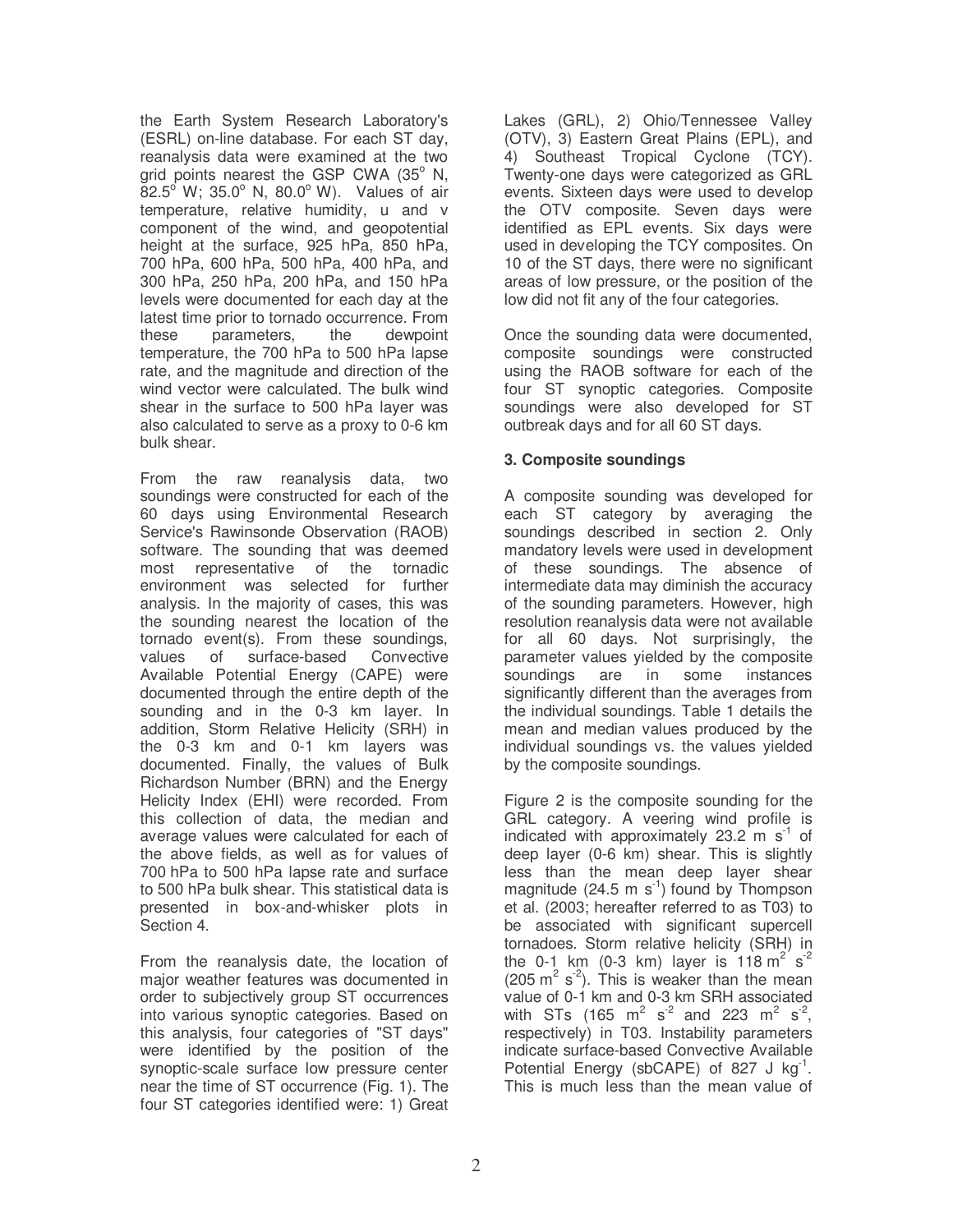$CAPE<sup>‡</sup>$  of 2152 J kg<sup>-1</sup> found by T03 to be associated with STs. However, CAPE in the 0-3 km layer is 124 J  $kg^{-1}$ . This is higher than the mean value of  $63$  J kg<sup>-1</sup> found by Rasmussen (2003; hereafter referred to as R03) to be associated with STs. The 0-2 km Energy Helicity Index (EHI) in the sounding is 0.9. This value is near the lower threshold of EHI (1.0) utilized by operational forecasters in assessing the potential for supercells (Rasmussen and Blanchard, 1998).

The composite sounding for the OTV category is shown in Fig. 3. The wind profile is very similar to the GRL category. There is 24.7  $\text{m s}^1$  of deep layer shear, which is almost identical to the mean value associated with STs in T03. SRH in the 0-1 km layer is 105  $m^2$  s<sup>-2</sup>, which is weaker than the values yielded by the GRL sounding, and weaker than the mean value in T03. SRH in the 0-3 km layer is 206  $m^2$  s<sup>-2</sup>. This is similar to the value yielded by the GRL composite sounding and less than the mean value in T03. As in the GRL sounding, sbCAPE in the OTV sounding is quite low at 650 J kg<sup>-1</sup>, though CAPE in the 0-3 km layer is a respectable 71 J kg<sup>-1</sup>. The 0-2 km EHI in the sounding is only 0.7.

The composite sounding for the EPL category is presented in Fig. 4. A strongly veering wind profile is indicated, with deep layer shear of 24.2 m s<sup>1</sup>. SRH in the 0-1 km layer is 142  $m^2 s^2$  while the 0-3 km SRH is  $231$  m<sup>2</sup> s<sup>-2</sup>. These values are the highest among the four composites. This is largely due to the backed surface flow. Owing to steeper mid-level lapse rates, the EPL sounding contains higher sbCAPE  $(901 \text{ Jkg}^{-1})$  than the GRL or OTV composites. However, a lower surface dewpoint is yielding CAPE in the 0-3 km layer of only 57 J kg<sup>-1</sup>. The sounding produces an EHI of 1.2. This is the largest value of EHI among the four composite soundings, suggesting that the EPL sounding provides the most favorable combination of shear and instability for tornadic thunderstorms.

A composite sounding for the TCY case is shown in Fig. 5. As in the other composite soundings, a strongly veering wind profile is indicated. However, the profile is almost entirely contained within the upper left quadrant of the hodograph, as opposed to the profiles from the other soundings, which are mostly in the upper right quadrant. The flow is also considerably weaker than in the other composite soundings, particularly in the mid and upper levels of the sounding. This results in deep layer shear of only 14.1 m s<sup>1</sup>. Despite the weaker flow, the sounding yields SRH of 76  $m^2$  s<sup>2</sup> in the 0-1 km layer while the 0-3 km SRH is 141  $m^2 s^2$ . It should be noted that the shear parameters in the TCY sounding are much weaker than those yielded by McCaul's (1991) composite of 86 soundings associated with tropical cyclone-related tornadoes.

Surface-based CAPE in the TCY sounding is 1150 J  $kg^{-1}$ . CAPE in the 0-3 km layer is 183 J kg<sup>-1</sup>. These are the highest values of instability among the four categories. The CAPE values in the TCY sounding are slightly larger than that of McCaul's composite. However, it is interesting to note that this study, as well as other studies of tropical-cyclone tornadoes (Gentry 1983; McCaul and Weisman 1996) emphasized the fact that the environment was less buoyant than that of a "typical" supercell environment. The current study suggests that on average, tropical cyclone environments are more buoyant than the "typical" ST environment over the GSP CWA, particularly in the low levels.

Considering that ten of the thirteen outbreak cases were identified as GRL and EPL events, it is not surprising that the outbreak sounding (Fig. 6) closely resembles the GRL and EPL composites. The outbreak sounding contains 23.8 m  $s^{-1}$  of deep layer shear. Values of 0-1 km and 0-3 km SRH are 123  $m^2 s^2$  and 240  $m^2 s^2$ , respectively. The sounding yields 849 J kg<sup>-1</sup> and 93 J kg<sup>-1</sup> of sbCAPE and 0-3 km CAPE, respectively. The EHI in the sounding is 1.2, equivalent to the highest EHI produced by the four composite soundings from each of the ST categories.

## **4. Sounding parameter climatology**

<sup>‡</sup> T03 used mean parcel CAPE (mlCAPE) in the lowest 100 mb.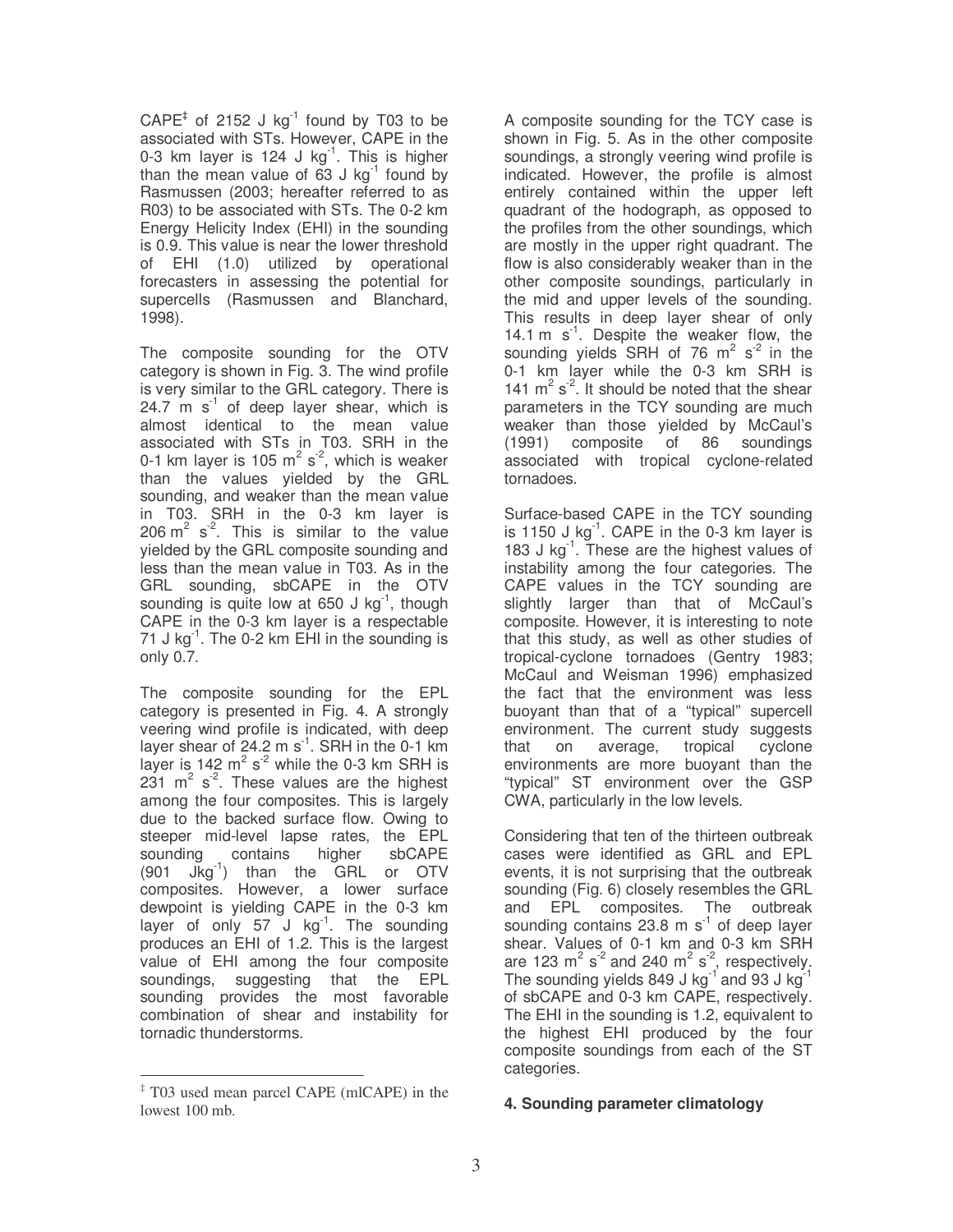Section 3 detailed the composite soundings developed for each ST category, and provided some discussion of the sounding parameters yielded by those composite or "average" soundings. This section will provide statistical analysis of various parameters derived from each of the 60 ST soundings.

A box-and whiskers plot presenting the distribution of 0-6 km bulk wind shear for the 60 ST soundings (Fig. 7) indicates the median value of deep-layer shear is 23.3 m s<sup>1</sup>. The 1<sup>st</sup> quartile value of 0-6 km shear is 18.8 m s<sup>1</sup> while the 3<sup>rd</sup> quartile is 28.3 m s<sup>1</sup>. The maximum shear value associated with ST occurrence is 37.2 m  $\text{s}^{\text{-}1}$ . The minimum value is 5.9 m  $s^{-1}$ .

A box-and whiskers plot analyzing the values of 700 hPa to 500 hPa lapse rate is shown in Fig. 8. The median value of midlevel lapse rate is 5.9 °C km<sup>-1</sup>. The majority of the lapse rate values associated with ST occurrence are within the range of 5.5  $^{\circ}$ C km $^{-1}$  and 6.4  $^{\circ}$ C km $^{-1}$ . The maximum value of mid-level lapse rate in the 0-6 hour period prior to ST is 7.6 °C km<sup>-1</sup> while the minimum  $\overline{\phantom{a}}$  value is 4.4  $\mathrm{^oC}$  km $\mathrm{^{\text{-}1}}$ .

The analysis of surface-based CAPE associated with ST occurrence (Fig. 9a) shows the mean value of sbCAPE is 977 J kg<sup>-1</sup>. Values of sbCAPE are generally contained within the range of 448  $\overline{J}$  kg<sup>-1</sup> (1<sup>st</sup> quartile) to 1583 J kg<sup>-i</sup> (3<sup>rd</sup> quartile). The minimum value of sbCAPE associated with a ST is 33 J  $kg^{-1}$ . The maximum value is 4312 J kg $^{-1}$ .

An analysis of CAPE in the 0-3 km layer (Fig. 9b) indicates a median value of lowlevel CAPE of 108 J kg<sup>-1</sup>. The 0-3 km CAPE associated with ST occurrence is typically within the range of 61 J kg<sup>-1</sup> and 155 J kg<sup>-1</sup>. The minimum 0-3 km CAPE yielded by an ST sounding is around  $0 \text{ J kg}^{-1}$  and the maximum is  $314$  J kg<sup>-1</sup>.

A box-and-whiskers plot presenting the distribution of 0-3 km SRH values associated with ST in the GSP CWA (Fig. 10a) reveals a median value of 182  $m^2 s^2$ . Most of the values associated with ST occurrence are in the range of 140  $m^2 s^2$  to

286  $m^2$  s<sup>-2</sup>. The maximum value is 584  $m^2$  s<sup>2</sup>. The minimum value of 0-3 km SRH is  $55 \text{ m}^2 \text{s}^{-2}$ .

The analysis of 0-1 km SRH in Fig. 10b indicates the median value associated with ST occurrence is  $95 \text{ m}^2 \text{ s}^2$ . Values of 0-1 km SRH are generally contained within the range of  $70 \text{ m}^2 \text{ s}^2$  (1st quartile) and 130  $\text{m}^2$  s<sup>-2</sup> (3<sup>rd</sup> quartile). The maximum value associated with ST is 337  $m^2$  s<sup>2</sup>. The minimum value of 0-1 km SRH is 20  $m^2 s^2$ .

A box-and-whiskers plot indicating the distribution of Energy Helicity Index (EHI) associated with ST occurrence (Fig. 11) indicates the median value of EHI is 1.0. Values of EHI associated with ST generally range from 0.6 to 1.4. The maximum value of EHI is 3.6. The minimum value is 0.1.

Distribution of Bulk Richardson Number (BRN) associated with ST occurrence in the GSP CWA (Fig. 12) indicates the median value of BRN is 11.5. Values of BRN typically range from 5.0 (1<sup>st</sup> quartile) to 23.0 (3<sup>rd</sup> quartile). The maximum value of BRN associated with ST is 140.0 and the minimum is 0.0.

Examination of Table 1 reveals shear parameters are comparable to previous climatological studies of tornadic convection, especially for 0-3 km SRH and 0-6 km bulk shear. However, the mean value of CAPE associated with ST in the GSP CWA is less than half that in T03 whereas the mean value of 0-3 km CAPE in the current study (117 J kg -1 ) is approximately 45% *greater* than in R03. This suggests that the initial acceleration of the updraft may be more important than the overall strength and depth of the updraft in dictating the tornadic potential of a thunderstorm, at least in the GSP CWA.

#### **5. Summary**

A sounding and sounding parameter climatology was developed for all of the ST that have occurred across the GSP CWA since 1950. For each of the 60 ST days, a sounding was constructed from NCEP-NCAR reanalysis data at the gridpoint deemed to be most representative of the tornadic environment. Various instability and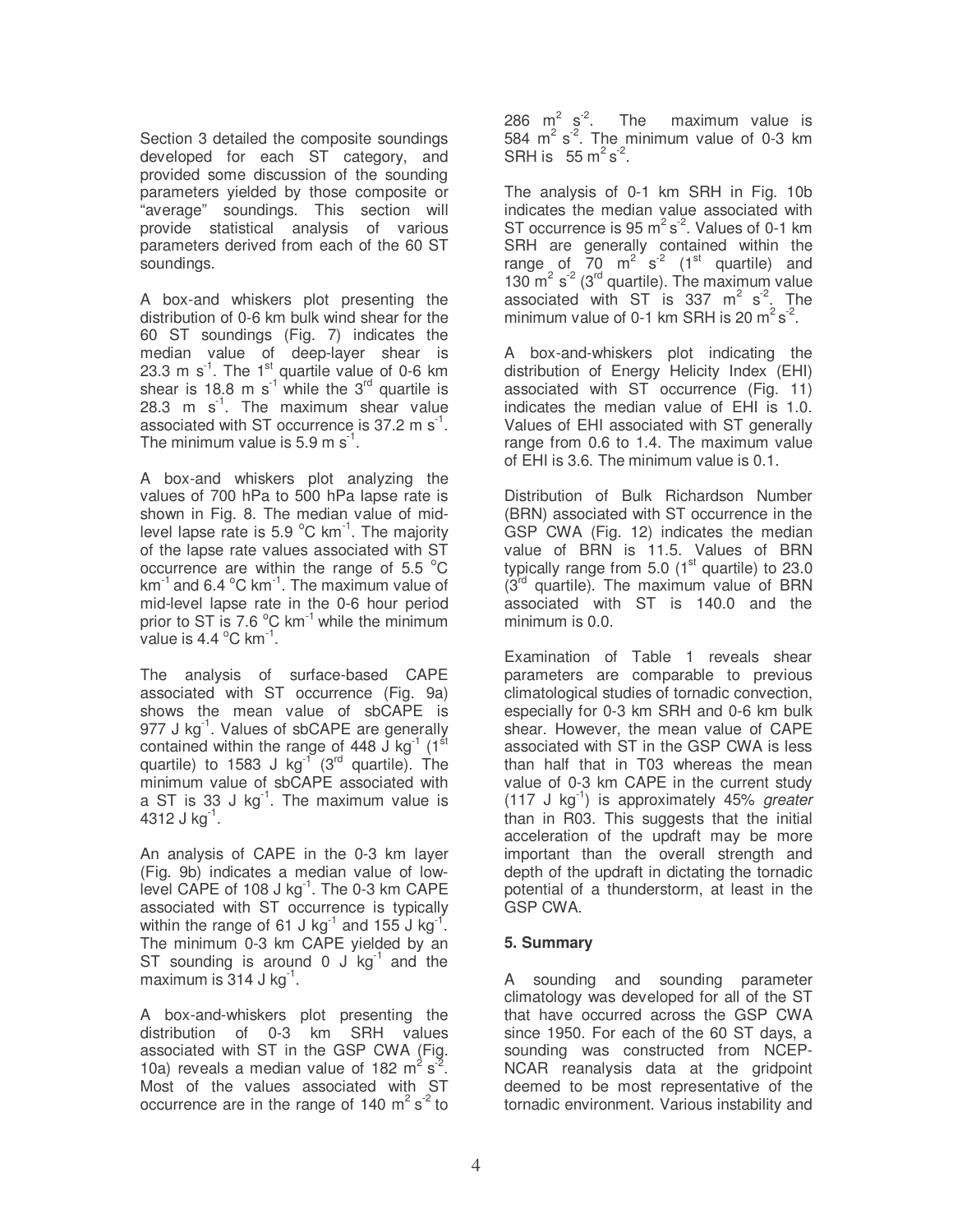wind shear parameters were documented for each sounding. From these individual soundings, a composite sounding was developed for each ST category. In most of the categories, values of SRH and bulk wind shear were comparable to previous studies of proximity soundings associated with ST. Instability parameters were often significantly lower than in other studies, particularly with regard to deep layer instability. However, values of composite CAPE in the 0-3 km layer were comparable, and in some cases larger, than those in previous studies. This seems to indicate that the character of the environment in the lowest 3 km may be the most important factor in distinguishing ST environments from non-ST environments.

#### **References**

Doswell, C.A., III, and D.W. Burgess, 1988: On some issues of United States tornado climatology. *Mon. Wea. Rev*., **116**, 495-501.

Gentry, R.C., 1983: Genesis of tornadoes associated with hurricanes. *Mon. Wea. Rev*., **111**, 1793-1805.

Grazulis,T.P., 1993: *Significant Tornadoes*, 1680-1991. Environmental Films, St.Johnsbury, VT, 1326 pp.

Hart, J. A., 2005; Local severe weather climatologies for WSR-88D radar areas across the United States. *Presentations of the 30th National WeatherAssociation Annual Meeting.* St. Louis, MO. [see: http://www.spc.noaa.gov/climo/online/ rda/]

Kelly, D.L., J.T. Schaefer, R.P. McNulty, C.A. Doswell III, and R.F. Abbey, Jr., 1978: An augmented tornado climatology. *Mon. Wea. Rev*., **106**, 1172-1183.

Kistler, R., E. Kalnay, W. Collins, S. Saha, G. White, J. Woollen, M. Chelliah, W. Ebisuzaki, M. Kanamitsu, V. Kousky, H. van den Dool, R. Jenne, and M. Fiorino, 2001: The NCEP-

NCAR 50-Year Reanalysis: Monthly Means CD-ROM and Documentation. *Bull. Amer. Meteor. Soc*., **82**, 247-268.

Lane, J.D., 2008: A comprehensive climatology of significant tornadoes in the Greenville-Spartanburg, South Carolina County Warning Area (1880- 2006). NOAA/NWS/Eastern Region Tech. Attach. No. 2008-01, 35 pp. Available from: http://www.werh.noaa.gov/ SSD/erps/ta/ta2008-01.pdf

McCaul, E.W., Jr., 1991: Buoyancy and shear characteristics of hurricanetornado environments. *Mon. Wea. Rev*., **119**, 1954-1978.

McCaul, E.W., Jr., and M.L. Weisman, 1996: Simulations of shallow supercell storms in landfalling hurricane environments. *Mon. Wea. Rev*., **124**, 408-429.

Rasmussen, E.N., 2003: Refined supercell and tornado forecasting parameters. *Wea. Forecasting*, **18**, 530-535.

\_\_\_\_\_\_ , and D.O. Blanchard, 1998: A baseline climatology of soundingderived supercell and tornado forecast parameters. *Wea. Forecasting*, **13**, 1148-1164.

Thompson, R.L., R. Edwards, J.A. Hart, K.L. Elmore, and P. Markowski, 2003: Close proximity soundings within supercell environments obtained from the rapid update cycle. *Wea. Forecasting*., **18**, 1243-1261.

## **Acknowledgments**

References to trade names or commercial products in this document do not constitute an endorsement or recommendation by the Department of Commerce/National Oceanic and Atmospheric Administration/National Weather Service.

The author would like to thank Larry Lee, Science and Operations Officer at GSP for his helpful comments and encouragement.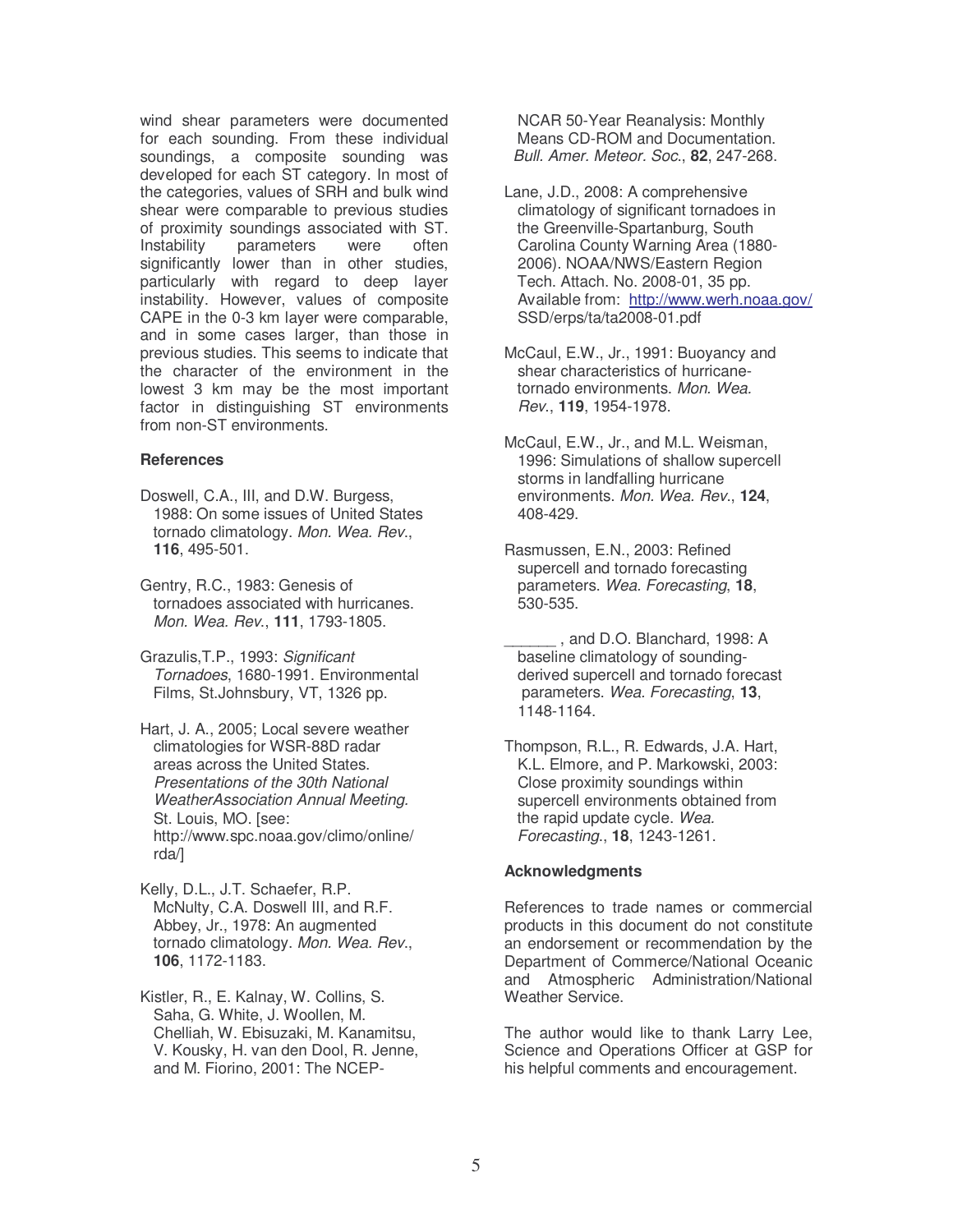

**Figure 1. Map illustrating the position of the synoptic low pressure center in the 0-6 hour window prior to significant tornado occurrence in the GSP CWA. Brown circles with curved lines represent tropical cyclones. "Ls" represent locations of surface low pressure. Map labels are color-coded according to ST synoptic category. Red represents Great Lakes (GRL). Blue is Ohio/Tennessee Valley (OTV). Black is Eastern Great Plains (EPL). Lows with a gray font were not included in any of the four categories.**



**Figure 1. Skew-T/log p diagram representing the composite sounding for the Great Lakes (GRL) ST synoptic category.**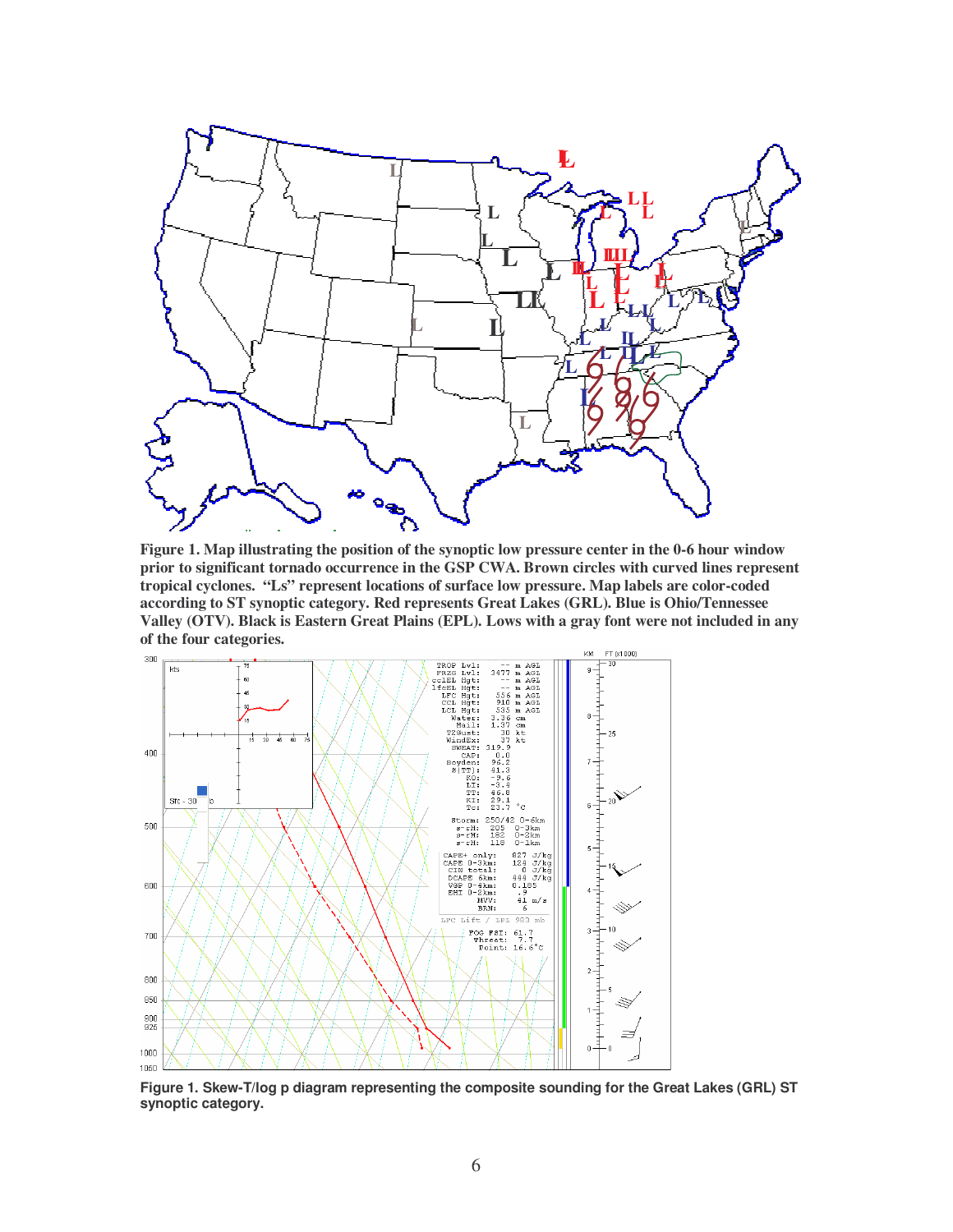

**Figure 2. Same as in Fig. 2 except for the Ohio/Tennessee Valley (OTV) composite.**



**Figure 3. Same as in Fig. 2 except for the Eastern Great Plains (EPL) category.**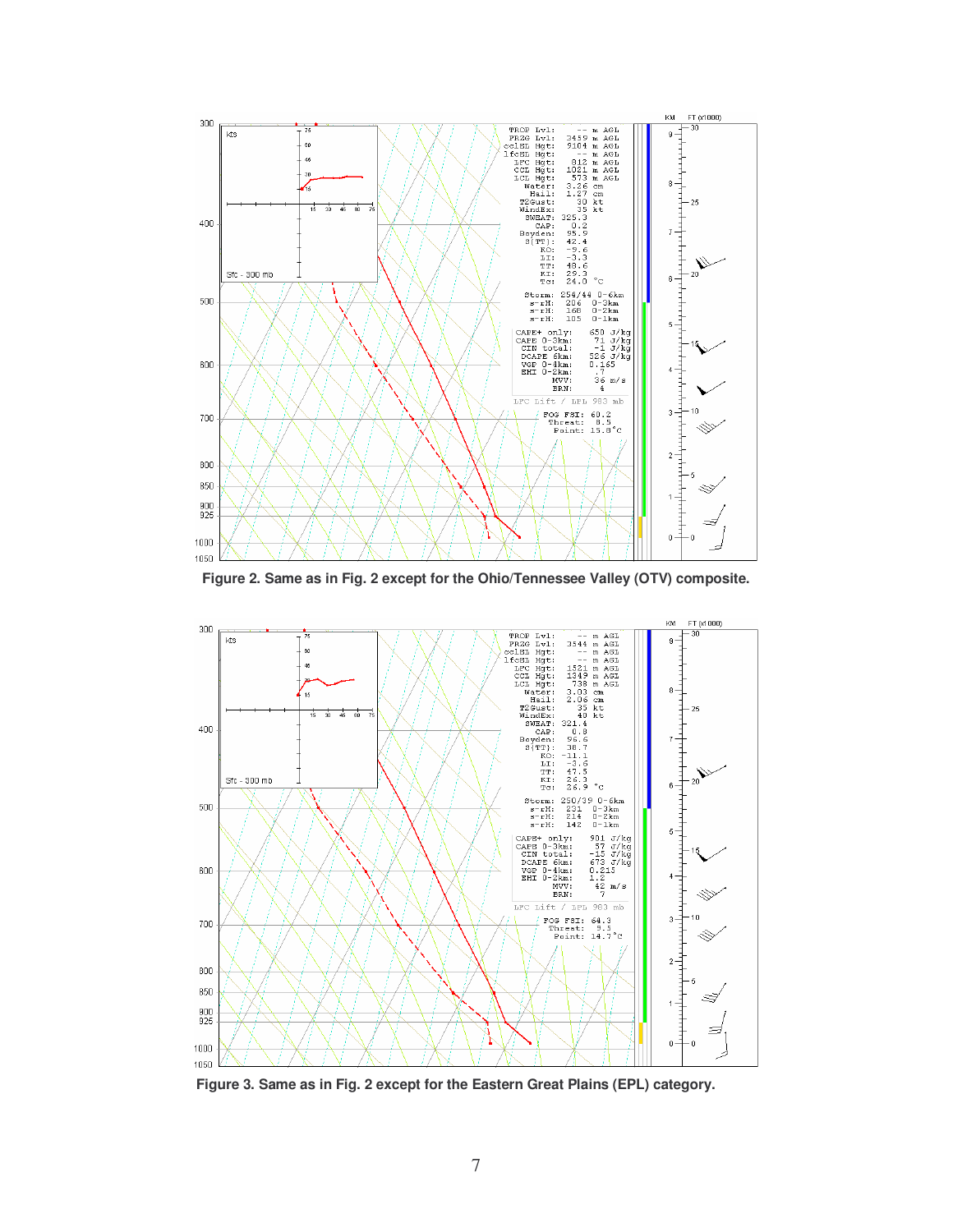

**Figure 4. Same as in Fig. 2 except for the Southeast Tropical Cyclone (TCY) category.**



**Figure 5. Same as in Fig. 2 except for ST outbreak days.**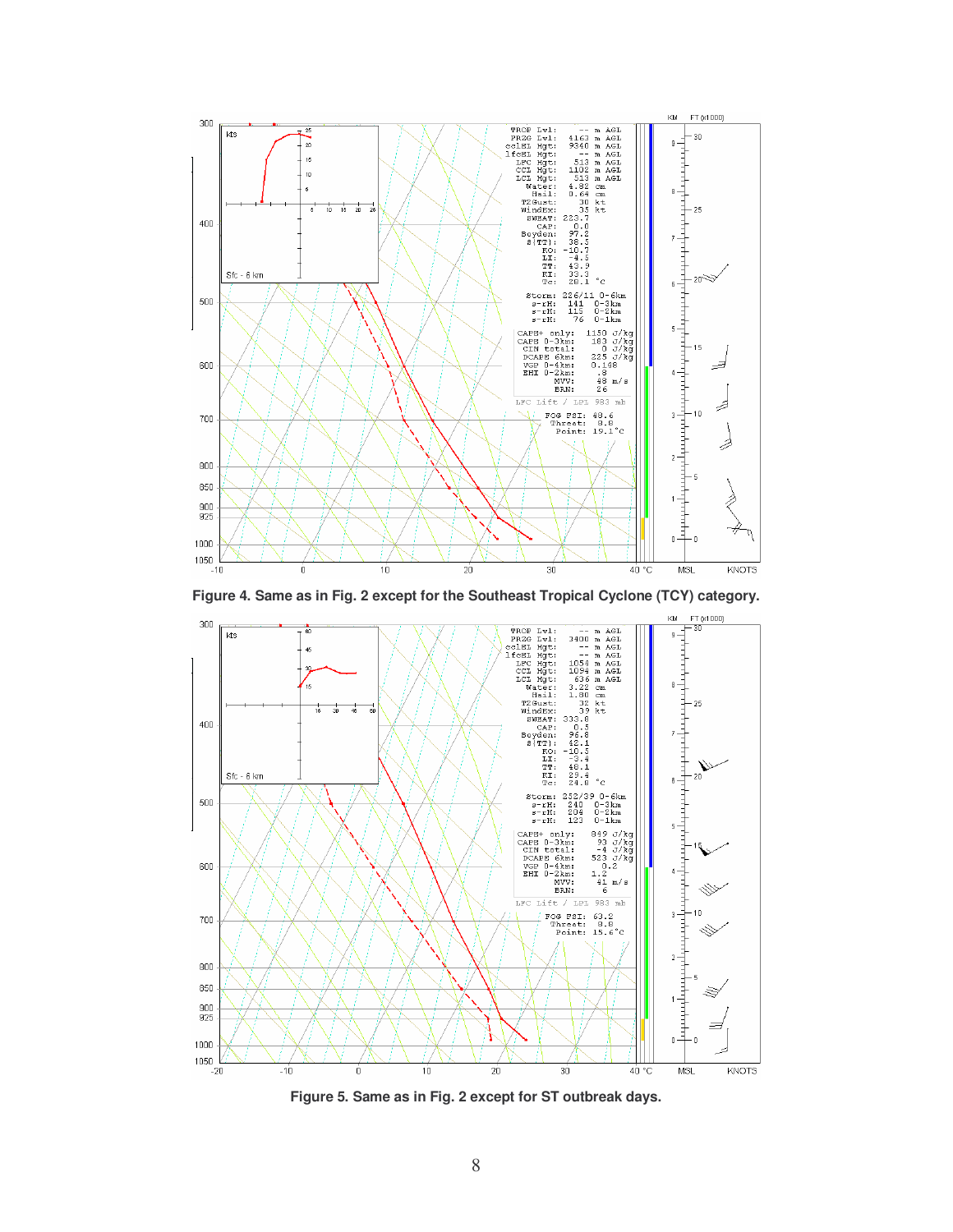

Figure 7. Box and whiskers graph of 0-6 km wind shear (m s<sup>-1</sup>) from the 60 ST soundings. Red box **denotes the 2nd and 3rd quartile, with horizontal bar and red dot marking the median value. Vertical** lines extend from the box to the 10th and 90th percentile. Dot outside of the box plot represents an **outlier.**



Figure 8. Same as in Fig. 7 except for 700 hPa to 500 hPa lapse rates ( $^{\circ}$ C km $^{\text{-}1}$ ).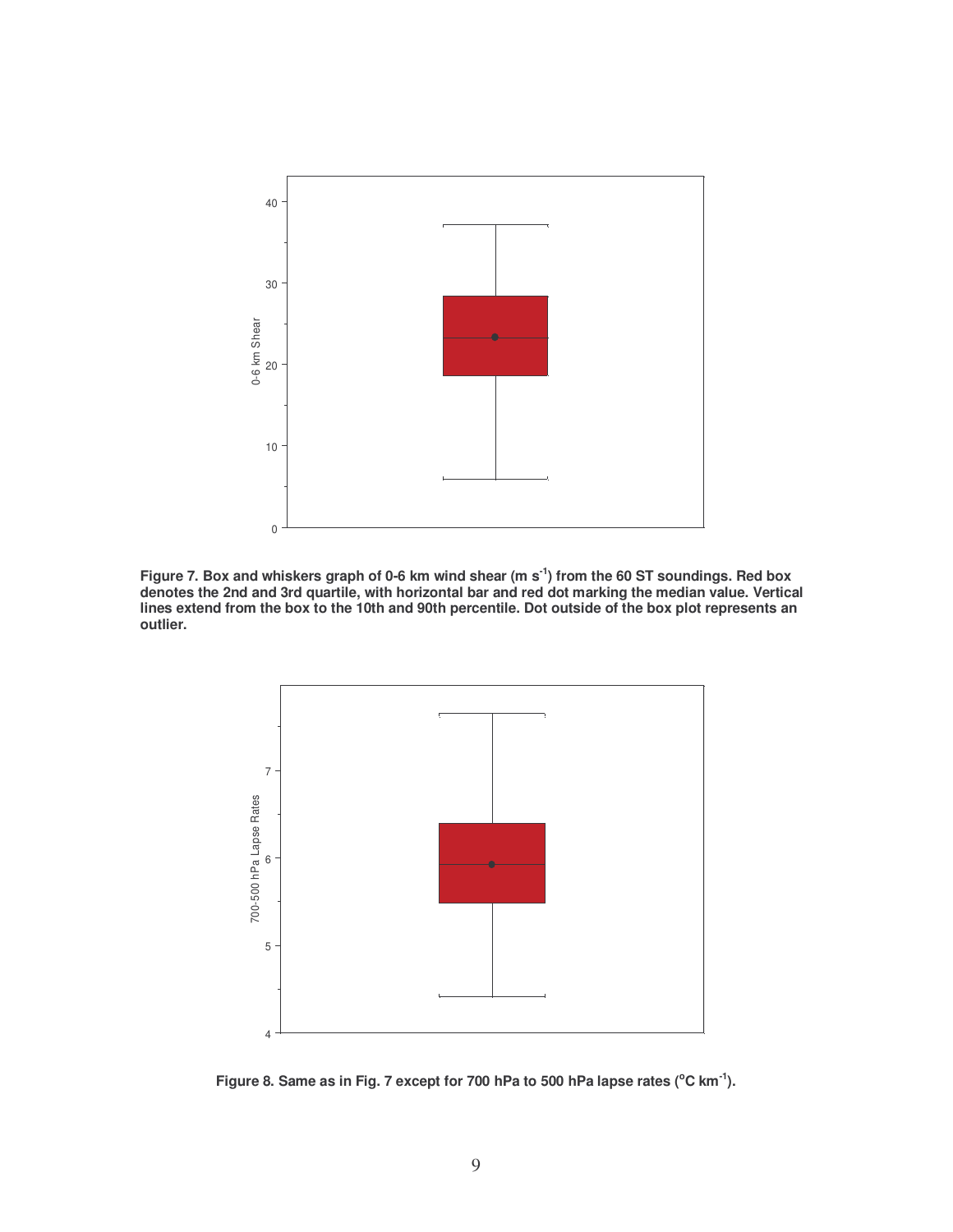

Figure 9. Same as in Fig. 7 except for a) Surface-based CAPE and b) 0-3 km CAPE (J kg<sup>-1</sup>).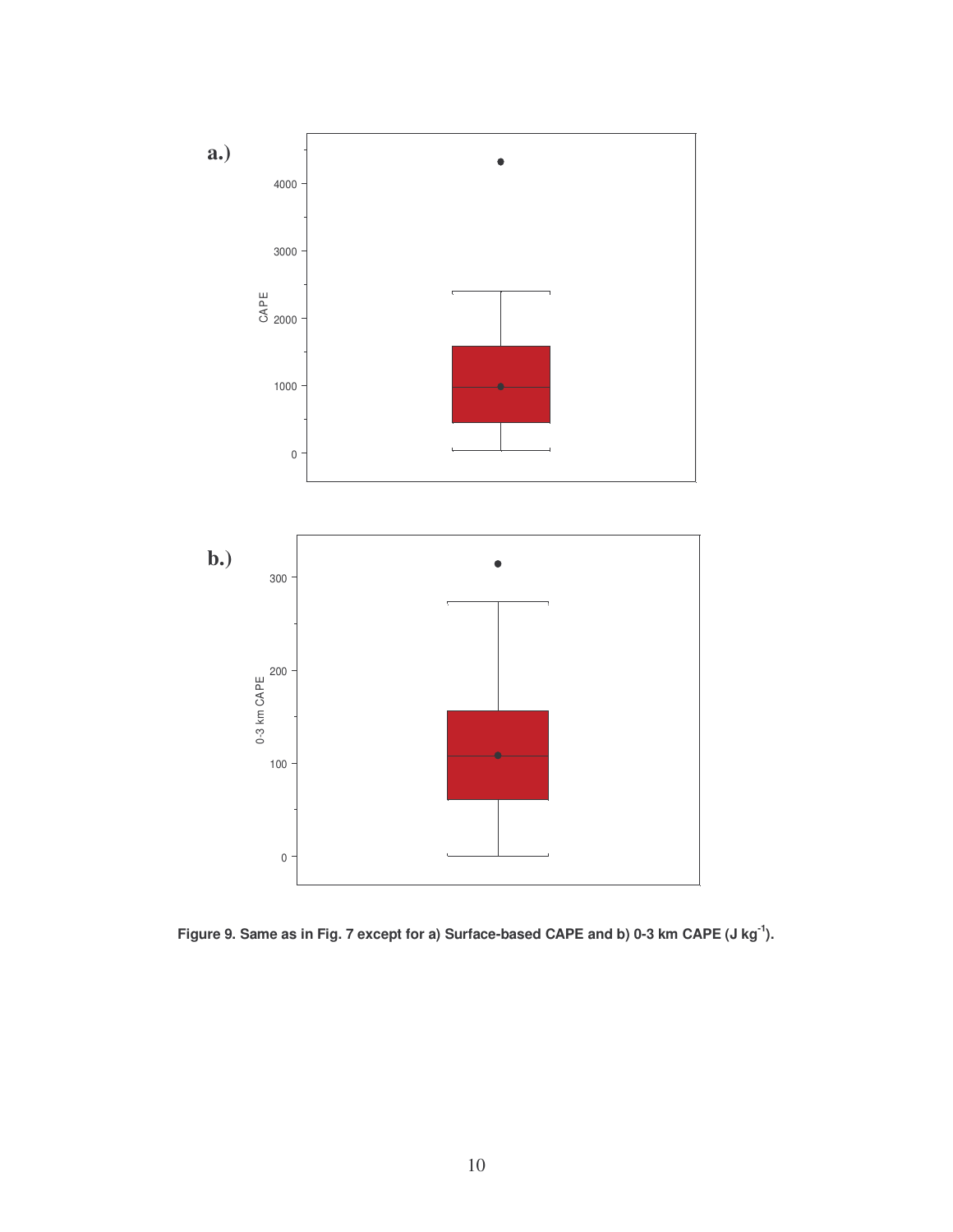

Figure 10. Same as in Fig. 7 except for a) 0-3 km Storm Relative Helicity and b) 0-1 km Storm Relative  $Heli$ city  $(m^2 s^2)$ .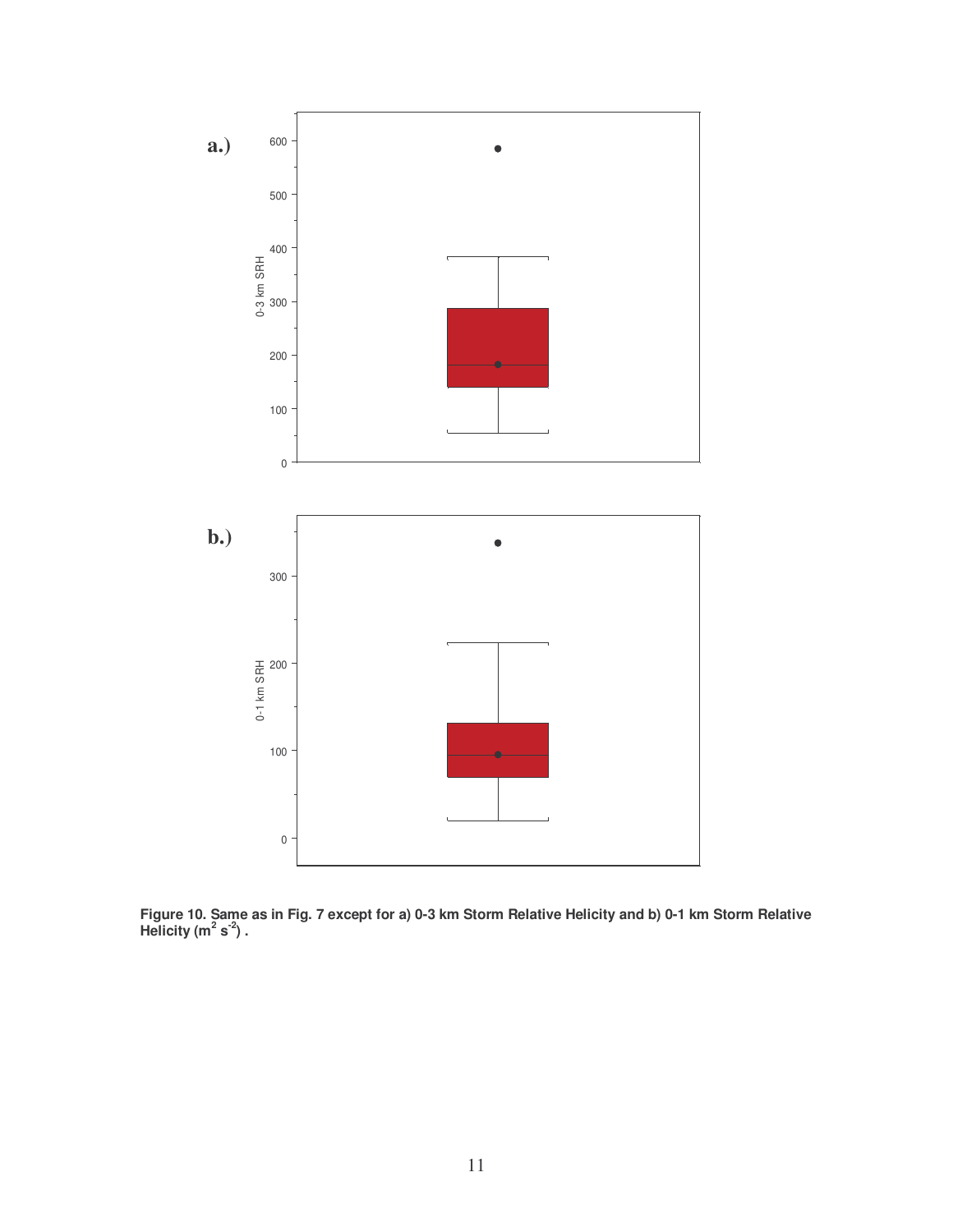

**Figure 11. Same as in Fig. 7 except for Energy Helicity Index.**



**Figure 12. Same as in Fig. 7 except for Bulk Richardson Number.**